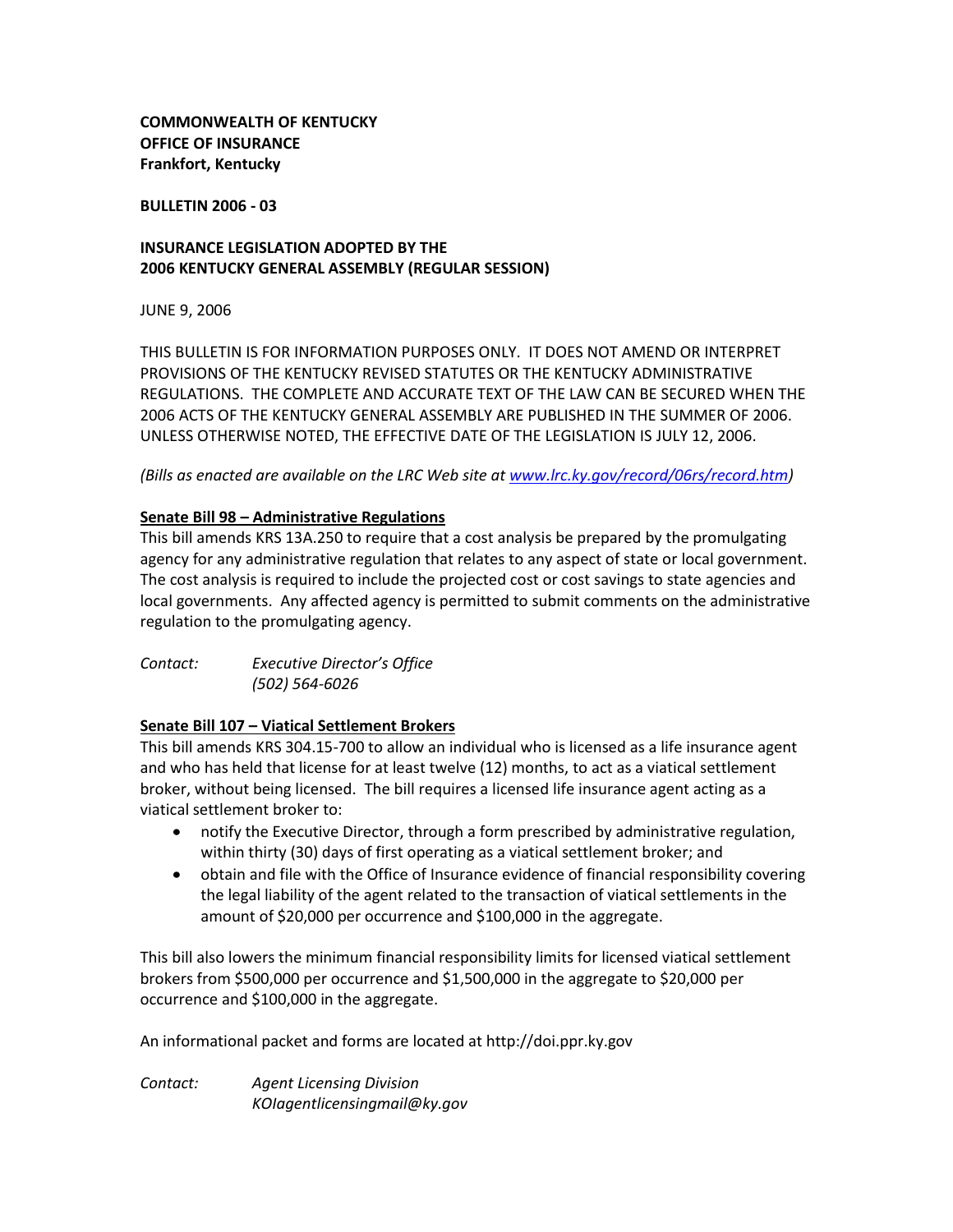*(502) 564-6004*

# **Senate Bill 133 – Military Affairs**

This bill amends KRS 304.13-063 to require an insurer to include in its schedule of rates or rating plan an actuarially sound premium reduction for an insured of any age who is a member of the US Armed Forces that completes a defensive driving course provided by the Armed Forces. This legislation becomes effective January 1, 2007.

*Contact: Property and Casualty Division (502) 564-6046*

## **House Bill 112 – Interstate Insurance Product Regulation Compact**

This bill creates a new subtitle of KRS Chapter 304 to adopt the enabling legislation that allows Kentucky to join the National Association of Insurance Commissioners' (NAIC) Interstate Insurance Product Regulation Compact. The compact is a mechanism for developing uniform national product standards for life insurance, annuities, disability income insurance and longterm care insurance products. It will create a single point to file products for regulatory review and approval. In the event of approval, an insurer would then be able to sell its products in multiple states without separate filings in each state.

*Contact: Life Insurance Division (502) 564-6071*

## **House Bill 131 – Vision and Dental Plans for State Employees; State Employee Group Health Plan; Reimbursement for Optometrists**

This bill includes provisions impacting health benefit plans for state employees and the private insurance market.

# **Vision and Dental Plans for State Employees**

This legislation creates a new statute in KRS 18A that requires the procurement of a comprehensive dental insurance plan or plans and a comprehensive vision insurance plan or plans for state employees on a voluntary, payroll deduction basis. The employee would be responsible for the entire premium cost. The legislation defines a comprehensive dental insurance plan as including preventive and diagnostic care. Specified services may also be included. The legislation specifies that the vision plan may include diagnostic services, preventive care and eye wear.

These comprehensive vision and dental insurance plans may be offered by a licensed insurer, limited health service organization or non-profit medical-surgical, dental or health service corporation. The plans are subject to the any willing provider requirements of KRS 304.17A-270.

Further, the procurement of these vision and dental plans does not prevent vision and dental benefits from being included in the state employee health plan.

The insurance policies providing these benefits must be approved by the Office of Insurance. The information distributed by insurers to state employees regarding the vision and dental plans must be approved by the Personnel Cabinet.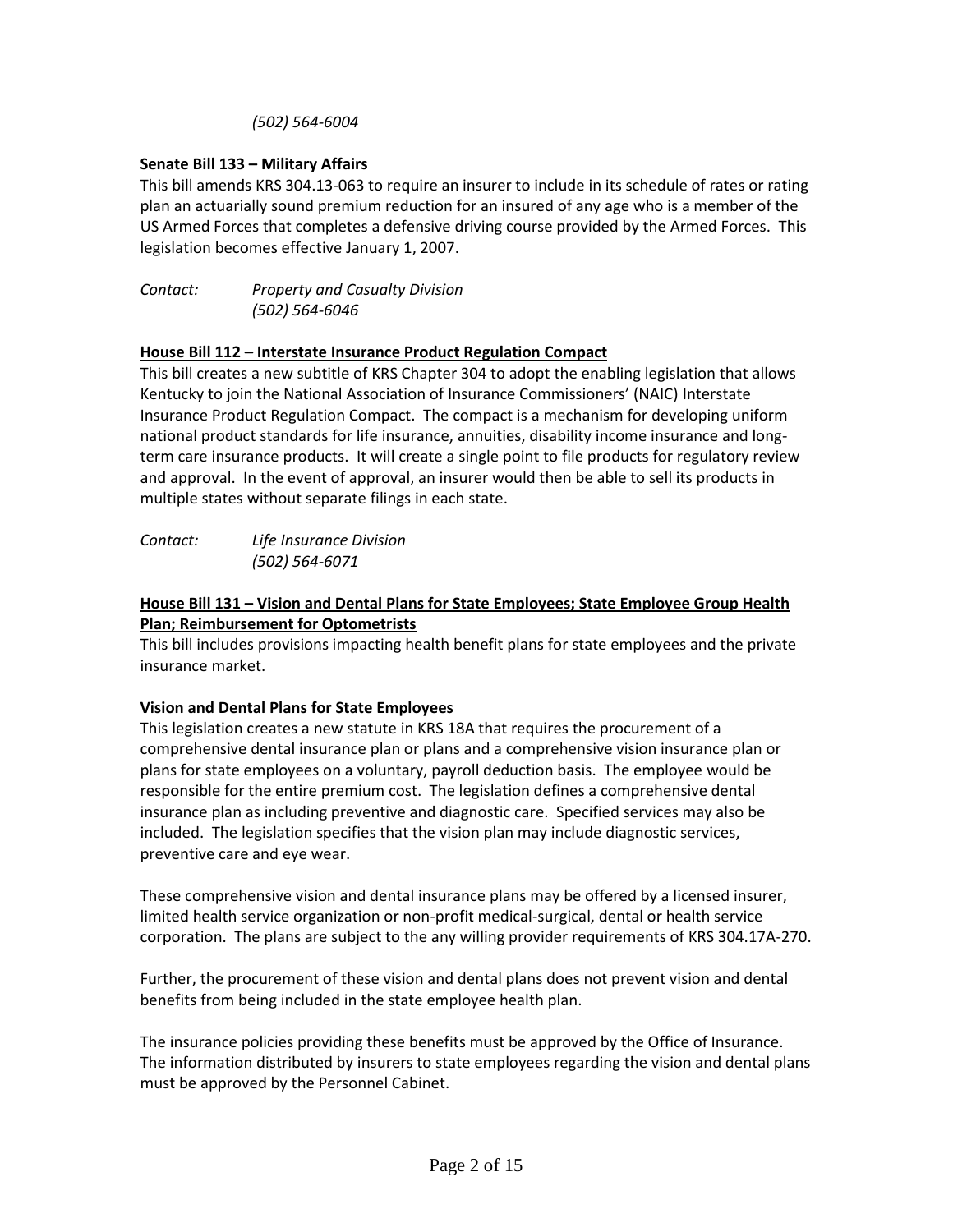The legislation also requires the procurement of a dental discount plan and a vision discount plan or plans for state employees on a voluntary, payroll deduction basis. The employee would be responsible for the entire premium cost.

## **State Employee Health Plan**

The legislation requires any fully insured or self-insured plans issued to state employees to comply with specific provisions of the Insurance Code related to any willing provider; standards for provider participation; utilization review, internal appeals and external review; prompt payment of claims; uniform health insurance claim forms; and emergency medical care.

The legislation creates a new statute in KRS 18A to require a self-insured plan offered to state employee to include a mail order drug option for maintenance drugs. The plan may not discriminate against any retail pharmacy that is able to meet the terms and conditions for participation in the mail order drug option.

# **Reimbursement for Optometrists**

Any health benefit plan, including plans issued by Kentucky Access, any limited health service benefit plan, and any fully insured or self-insured plan for state employees, issued or renewed on or after July 12, 2006, which provides coverage for services by a physician or osteopath must provide the same payment of coverage to optometrists performing those services, if those services are within the scope of practice of an optometrist.

*Contact: Health Insurance Policy and Managed Care Division (502) 564-6088*

# **House Bill 142 – Pre-need Funeral Contracts**

Section 3 of this bill amends KRS 304.12-240 to prohibit an insurer from paying life insurance or annuity benefits used to fund pre-need funeral contracts until the agent has provided the insurer with a death certificate or provisional death certificate. In this statute, "agent" is defined as the person receiving payments on the pre-need funeral contract.

*Contact: Life Insurance Division (502) 564-6071*

### **House Bill 181 – Exceptions Policy or Override Policy for Prescription Drug Benefits**

This bill creates a new section of KRS 304 Subtitle 17A to require any health benefit plan that covers prescriptions drugs to include an exceptions policy or override policy. The exceptions or override policy must provide coverage for a refill prior to the expiration of the insured's supply of the prescription drug. An insurer is permitted to limit the number of refills to no more than three (3) refills in a 90-day period. This section is not applicable to controlled substances.

An insurer is required to provide notice of the exceptions or override policy to participating pharmacies, pharmacy benefits managers and insureds.

*Contact: Health Insurance Policy and Managed Care Division (502) 564-6088*

### **House Bill 238 – Refund of Unearned Premium**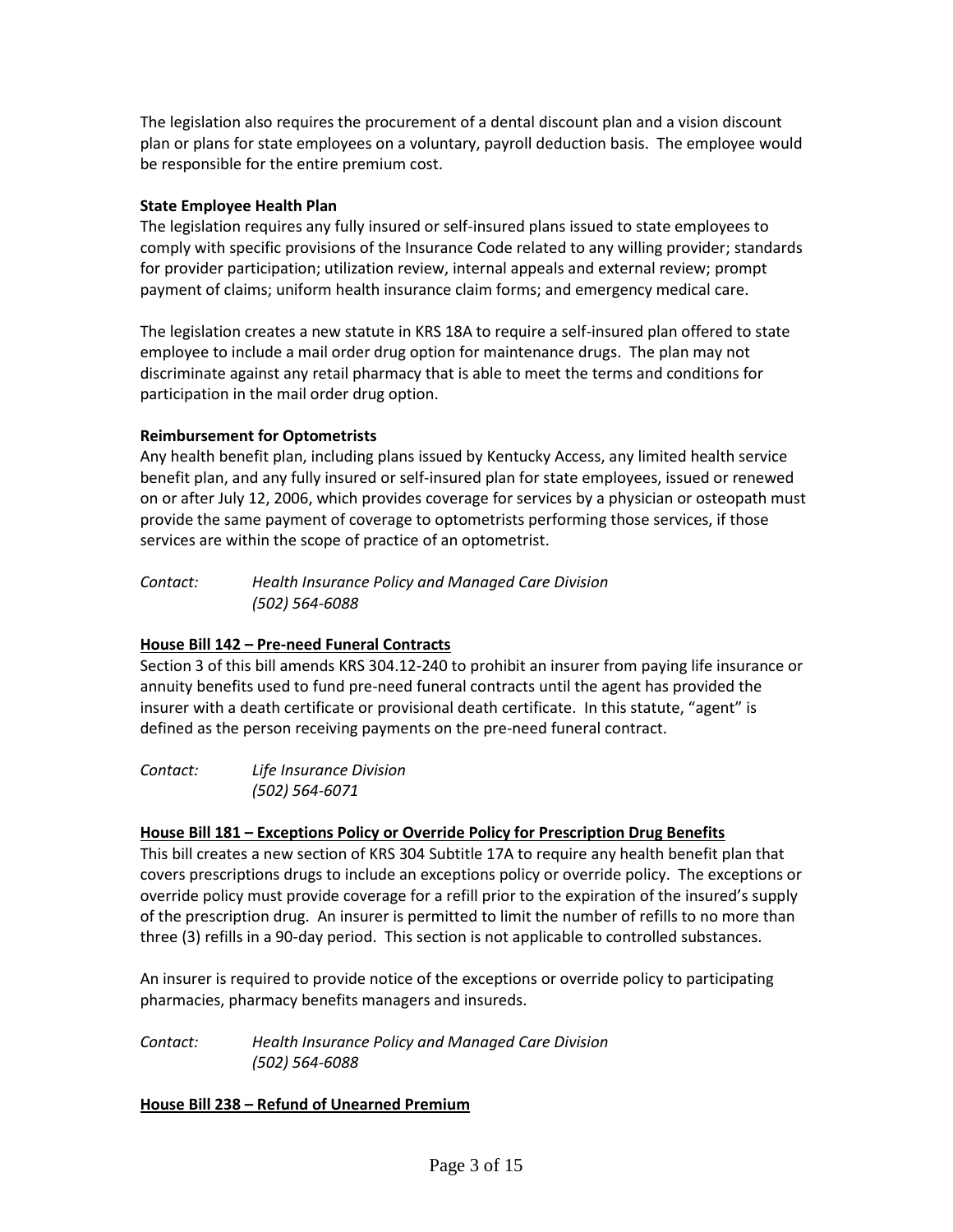This bill creates new statutes within KRS 304 Subtitles 14 and 17 to require insurers to promptly refund any unearned premium in the event that a policy is canceled. The refund requirements apply to the portion of premium paid beyond the month in which the cancellation is effective.

This legislation applies to individually marketed individual health insurance, Medicare supplement insurance and long-term care insurance policies that are issued, delivered or renewed on or after July 12, 2006.

*Contact: Health Insurance Policy and Managed Care Division (502) 564-6088*

# **House Bill 374 – Administrative Regulations**

This bill makes several changes to the process for promulgating administrative regulations.

KRS 13A.240, relating to the Regulatory Impact Analysis, is amended to require an "analysis" versus an "assessment" of how the entities affected by the regulation will be impacted by its implementation. The analysis is to include:

- a detailed explanation of the actions the entities will be required to undertake to comply with the regulation;
- an estimate of the costs imposed on the entities in order to comply; and
- a statement regarding the benefits that may accrue as a result of compliance.

KRS 13A.250 is amended to require a cost analysis of the projected cost or cost savings to the Commonwealth and local governments, including fire departments and school districts. A fiscal note must be submitted if a regulation relates to any aspect of state or local government.

The process for notifying interested persons that regulations have been filed was amended. Rather than completing an agency's notification form, persons wishing to be notified when regulations are filed are required to either (1) contact the agency by telephone or written letter to request information; or (2) complete an electronic registration form on a centralized database. If contacting an agency by letter, the letter must indicate whether the interested party wants notification of all filed regulations or specified subject areas. A request to be notified of filed regulations is valid for four (4) years from the date the request is submitted or until removal from the registration list is requested.

A new statute in KRS Chapter 11 was created to require each Cabinet to designate a small business ombudsman from existing staff. The duties of the small business ombudsman include:

- responding to inquiries from small business on regulations and other regulatory matters;
- providing information on procedures for submitting comments on regulations; and
- preparing a report to the Commission on Small Business Advocacy by December  $1<sup>st</sup>$  of each year which summarizes the number and nature of inquiries received during the year.

The contact information for the small business ombudsman is required to be listed on the Cabinet's Web site.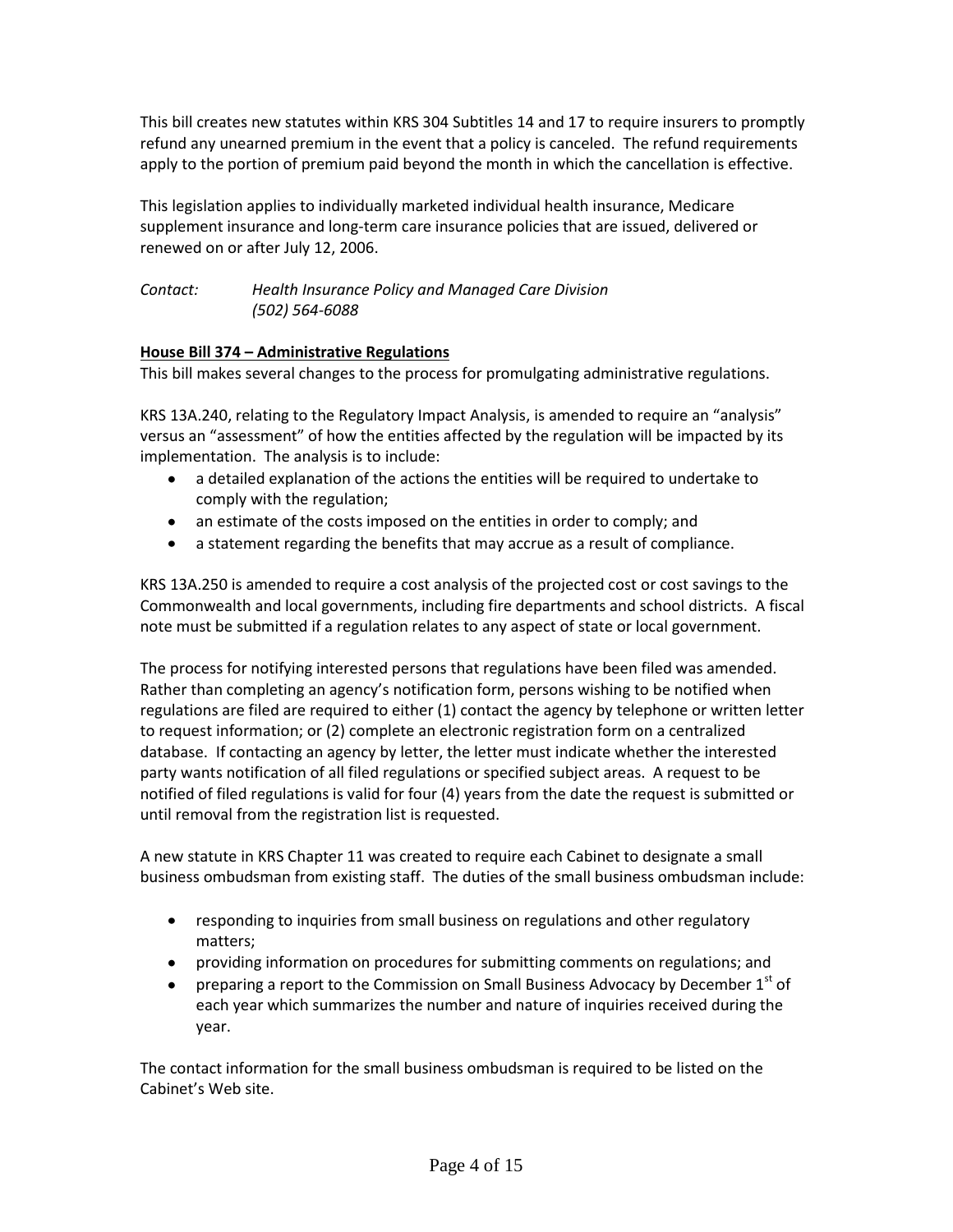# *Contact: Executive Director's Office (502) 564-6026*

## **House Bill 380 Part 23 – Insurance Coverage Affordability and Relief to Small Employers (ICARE)**

Part 23 of HB 380 creates the Insurance Coverage Affordability and Relief to Small Employers (ICARE) Program, a 4-year pilot program for small employer groups of 2 to 25 employees, including those who are members of an employer-organized association. All insurers that issue health benefit plans to small groups are deemed to be ICARE participating insurers. The program is effective January 1, 2007.

The legislation creates two (2) categories of eligibility:

- 1. Employers that have not provided health insurance in the last twelve (12) months; and
- 2. Employers with at least one (1) member of the group identified as having a defined high cost condition.

In both eligibility categories, the average salary of the group, excluding the owner, can not exceed 300% of the Federal Poverty Level. Further, the employer must pay 50% of the premium cost and meet the insurer's participation requirements.

The ICARE program provides the following premium subsidy to eligible employers for qualified health benefit plans:

- For employers who were previously uninsured  $\bullet$ 
	- o Premium subsidy of \$40 per employee per month (subsidy decreases by \$10 per year over the 4-years of the pilot program)
	- $\circ$  Qualified health benefit plans include a consumer-driven health benefit plan (HRA or HSA) or a basic health benefit plan.
- For employer groups with a high cost individual  $\bullet$ 
	- o Premium subsidy of \$60 per employee per month (subsidy decreases by \$15 per year over the 4-years of the pilot program)
	- o Qualified health plans include a consumer-driven health benefit plan (HRA or HSA), a basic health benefit plan or a traditional health benefit plan.

A Health Risk Assessment is required to be completed for each employee participating in ICARE to encourage prevention, early treatment and promotion of healthy behaviors. Participating insurers are required to offer a premium rate that includes a healthy lifestyle discount.

In addition to the ICARE Program, Part 23 of HB 380 includes the following provisions:

### **Medicaid related**

o **Health Insurance Premium Payment (HIPP) program disclosure**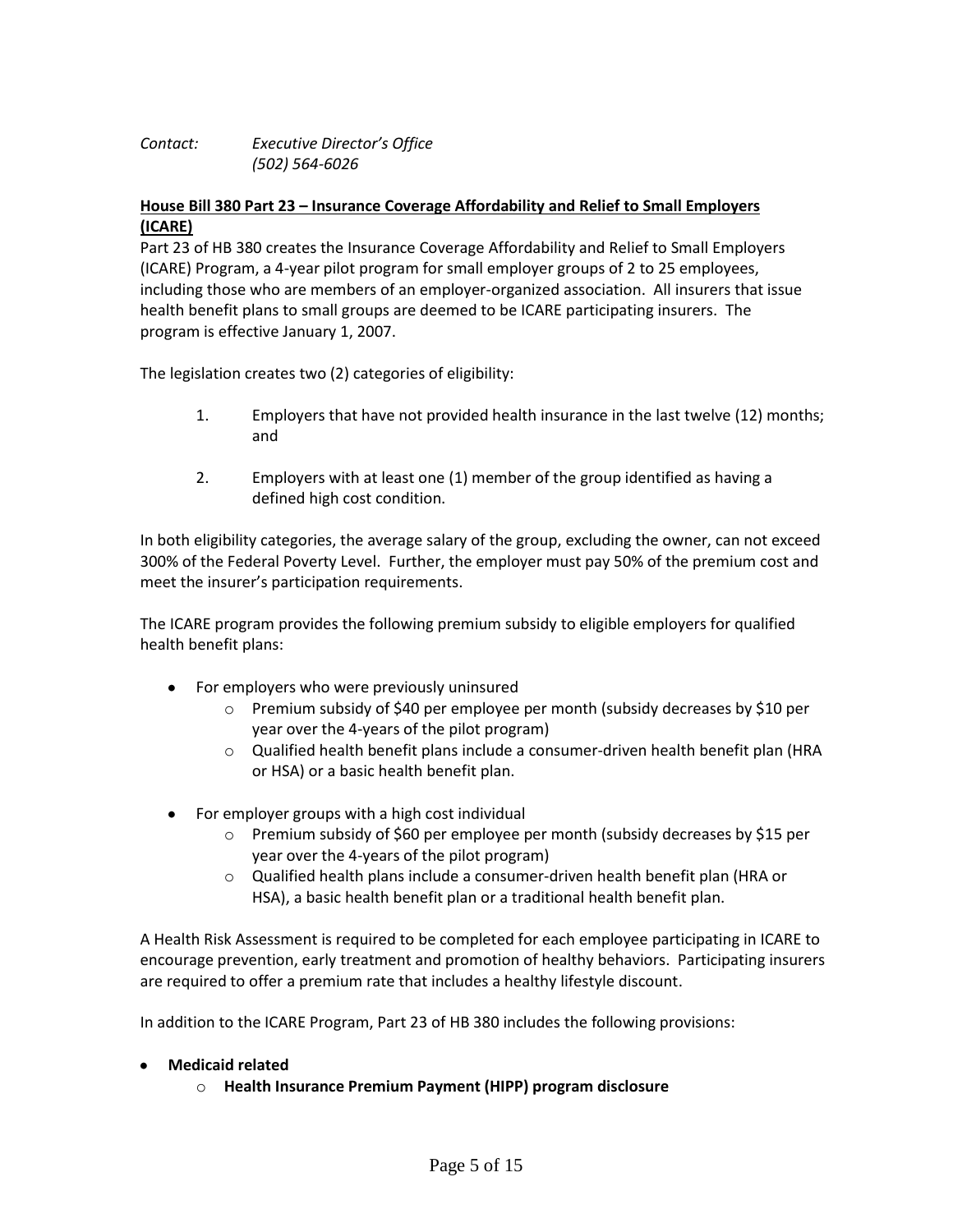Requires insurers to disclose to employers the availability of the HIPP program. The HIPP program allows the State to purchase employer sponsored commercial coverage on behalf of Medicaid eligible employees when it is financially advantageous for the state.

# o **Medicaid coordination of benefits**

- Requires insurers to provide eligibility information to Medicaid;
- **Ensures that Medicaid is the payor of last resort; and**
- Assesses a penalty for failing to provide information.

### **Interstate Reciprocal Health Benefit Plan Compact**

 $\circ$  Provides enabling language to explore the creation of an interstate compact with neighboring states for health benefit plan product and rate approval.

## **Patient credit protection**

- $\circ$  Directs the Office of Insurance to conduct a study to determine the impact to the insured being "balance billed" by providers; and
- o Requires the study to be completed by December 31, 2006.

## **Transparency**

- $\circ$  Amends existing statute in order to promote timely, electronically accessible information available to consumers related to health care cost, quality and outcomes;
- $\circ$  Provides better direction and better defined access as to what information is made available to consumers via the Cabinet for Health and Family Services, regarding:
	- Cost;
	- **•** Quality; and
	- Outcomes for hospitals and ambulatory surgery centers;
- $\circ$  Requires use of nationally endorsed quality indicators for purposes of making comparative information available between hospitals in both urban and rural areas;
- $\circ$  Enhances the data reporting requirements of hospitals and ambulatory care centers; and
- o Sets forth requirements for standards for protection of information (HIPAA).

### **Prompt pay**

- $\circ$  Amends the interest rate for payment of late claims to 12% annually for claims paid between one (1) and 30 days late and 14% annually for claims over 31 days late; and
- o Updates requirement for acknowledgement to allow reasonableness for determination of claims status.

*Contact: Health Insurance Policy and Managed Care Division (502) 564-6088*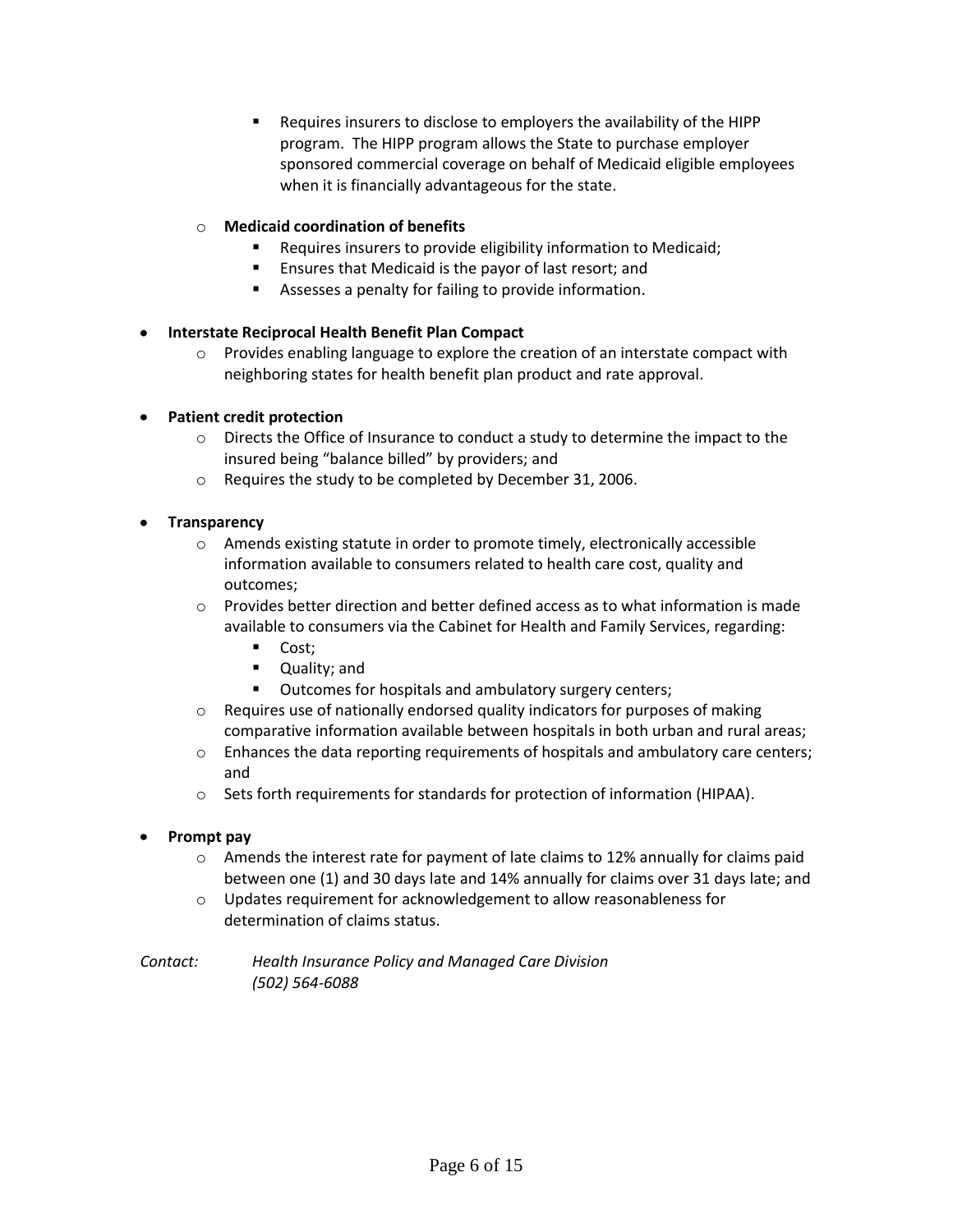## **House Bill 380 Part 34 – Captive Insurers**

Part 34 of HB 380 amends various statutes in KRS Subtitle 304, Subtitle 49, related to captive insurers.

Section 1 creates a new statute within KRS 304 Subtitle 49 to:

- Require a captive insurer to have a manager who is a resident of Kentucky;
- Require a captive manager to maintain a captive insurer's records at a location in Kentucky or to make them available to the executive director at a location in Kentucky;
- Require the captive manager to notify the executive director if the captive insurer fails to comply with the requirements; and
- Allow the executive director to require that a captive manager be discharged for failure to fulfill his or her duties.

Section 2 creates a new statute within KRS 304 Subtitle 49 to allow the executive director to promulgate regulations to set minimum standards for the formation, structure examination and operation of a special purpose captive insurer.

Section 3 creates a new statute within KRS 304 Subtitle 49 to require a captive insurer to:

- notify the executive director in writing within ten (10) business days of any material change in the financial condition or management of a captive insurer; and
- provide 30 days prior written notice and receive approval by the executive director of specified material transactions.

Section 4 creates a new statute in KRS 304 Subtitle 49 to allow a sponsored captive insurer to establish and maintain one or more protected cells under the following conditions:

- The owners can only be participants and sponsors except that the executive director may approve the issuance of nonvoting securities or interests to other persons.
- The assets of each protected cell must be held and accounted for separately.
- The assets of a protected cell are not chargeable with liabilities of any other protected cell or of the sponsored captive insurer generally, unless otherwise agreed in the participant contract.
- A captive insurer cannot sell or transfer assets or pay a dividend or other distribution from the protected cell without the consent of the participants.
- The executive director must approve any sale, exchange, or transfer of assets or payment of a dividend or other distribution that is not made in accordance with the participant contract.
- On an annual basis, a sponsored captive insurer must file financial reports with the executive director detailing the financial experience of each protected cell.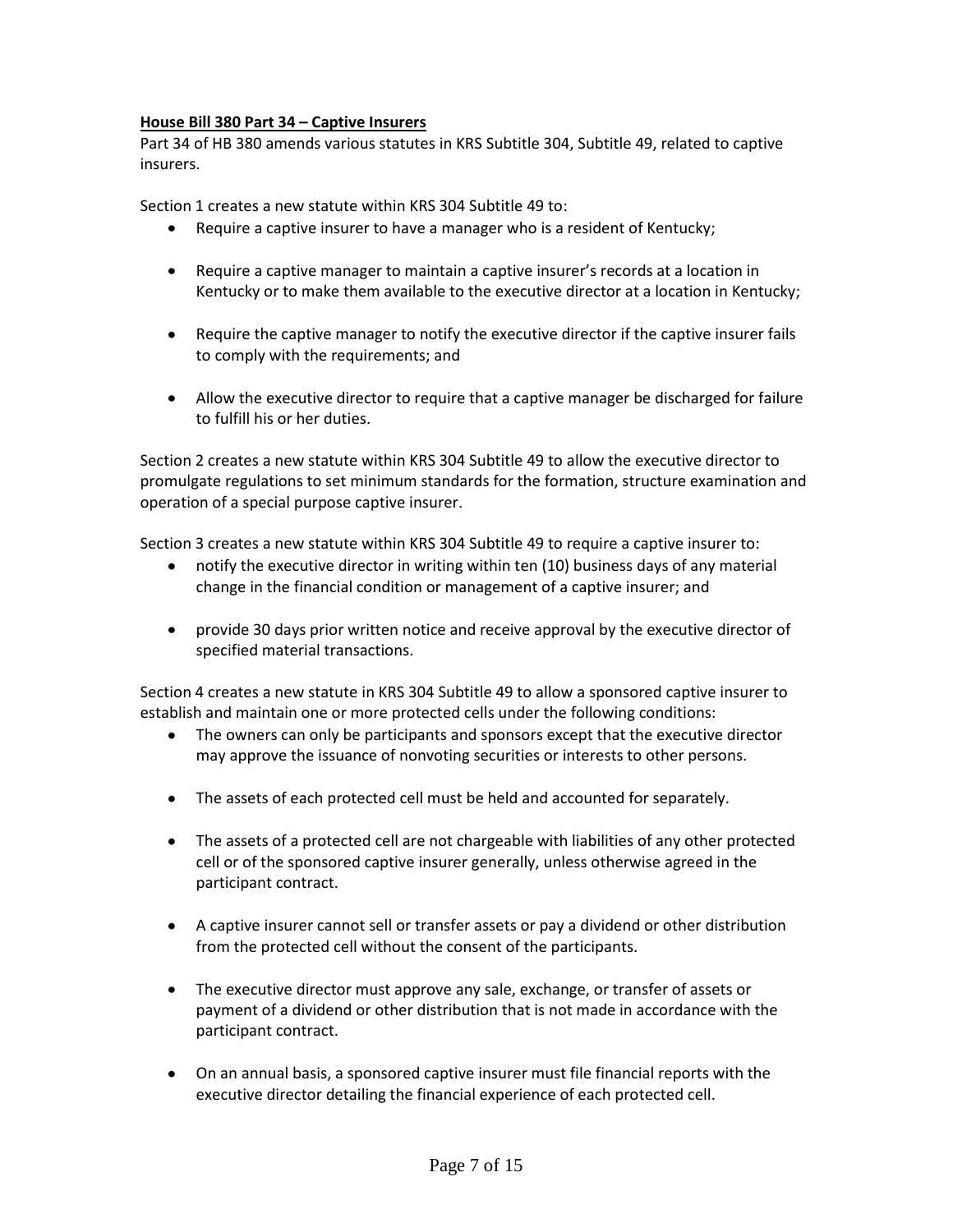- A sponsored captive insurer shall provide written notification to the executive director within ten (10) business days of any protected cell that is insolvent or unable to meet its claims or expense obligations.
- The executive director must provide prior written approval of a new participant contract, addition of a new protected cell, withdrawal of any participant or termination of any existing protected cell.
- The business written by a sponsored captive insurer for a protected cell must be fronted by a licensed insurance company, reinsured by an authorized reinsurer, secured by a trust fund in Kentucky, or funded by an irrevocable letter or credit or other arrangement acceptable to the executive director. The executive director may require additional security.

Section 5 amends KRS 304.49-010 to add new definitions for "agency captive insurer" and "special purpose captive insurer."

Section 6 amends KRS 304.49-020 to:

- Prohibit captive insurers issued a certificate of authority on or after July 1, 2006, from directly providing workers' compensation insurance;
- Designate as confidential portions of the license application, examination reports, preliminary examination reports, working papers and other documents related to the examination unless prior written consent has been given by the captive insurer; and
- Allow the confidential records to be provided to other insurance regulators, law enforcement officials and government officials as long as they agree, in writing, to hold the records confidential.

Section 7 amends KRS 304.49-040 to require minimum initial and on-going capital and surplus of \$500,000 for an agency captive insurer and \$250,000 or another amount determined by the executive director for a special purpose captive insurer.

Additionally, this section allows capital and surplus to be in the form of other assets approved by the executive director.

Section 8 amends 304.49-060 to:

- Allow a special purpose captive insurer to be incorporated as a stock or nonstock corporation; formed as a limited liability company, partnership, limited partnership or statutory trust; or formed as a different entity approved by the executive director other than a natural person;
- Allow a sponsored captive insurer to be incorporated as a stock or nonstock corporation; or formed as a limited liability company, partnership, limited partnership, or statutory trust;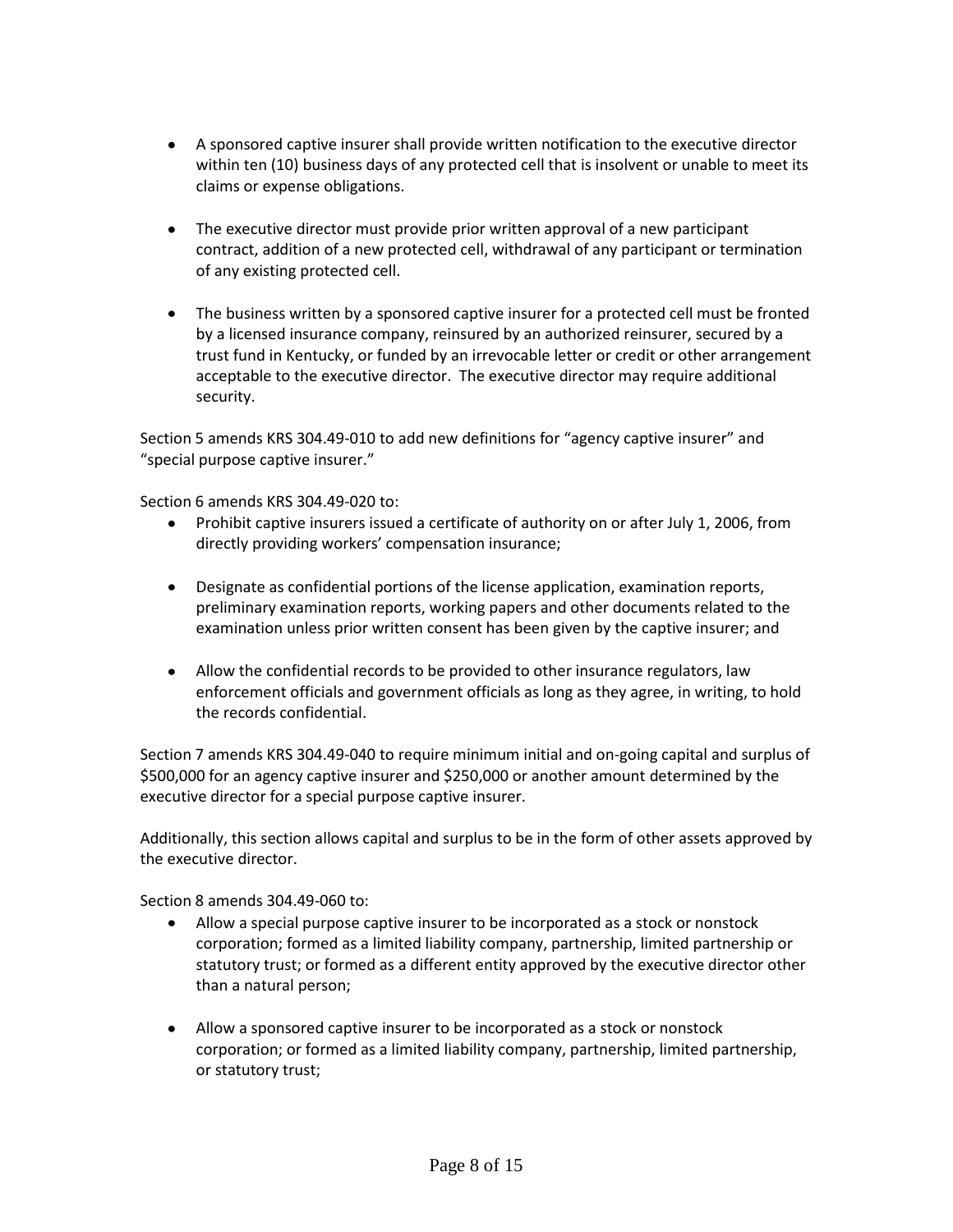- Allow a risk retention group to take any form permitted under the federal Liability Risk Retention Act of 1986; and
- Require each owner of an agency captive insurer to be a licensed insurance producer.

Section 9 amends KRS 304.49-070 to:

- Allow the executive director to approve the captive insurer's use of international accounting standards, with any appropriate modifications;
- Allow a captive insurer who is using statutory accounting principles (as approved by the executive director) to make modifications necessary to record as admitted the full value of all permitted investments; and
- Allow captive insurers not formed as a risk retention group to file financial reports on a form prescribed by the executive director. Requires a captive insurer formed as a risk retention group to file financial reports in accordance with KRS 304.2-205 (the applicable form for private insurance companies) with any modifications prescribed by the executive director.

Section 10 amends KRS 304.49-100 to allow the executive director to approve investments outside of the scope of the statute if they are reasonable, prudent and would not tend to adversely affect the financial condition of the captive insurer. Additionally, this section Removes the applicability of KRS 304.37-030 regarding material transactions.

*Contact: Financial Standards and Examination Division (502) 564-6082*

**House Bill 418 – Final HIPAA Rules on Portability; Cost Sharing for Chiropractors** This bill amends various provisions of KRS 304 Subtitle 17A.

Section 1 amends the definition of "creditable coverage" and "excepted benefits", and adds new definitions for "dependent", "employee benefit plan", "group health plan", and "participant" in KRS 304.17A-005 to conform to the final federal rules related to the portability provisions in HIPAA.

Additionally, the definition for "individual market" was amended to clarify that associations of individuals that are not employer related are included in the definition.

Section 2 amends KRS 304.17A-220 related to pre-existing condition exclusions and the method for determining any reduction in the exclusion period based on creditable coverage. This section also amends the definitions of "pre-existing condition exclusion", "enrollment date", and "waiting period" and includes new definitions for "first day of coverage", "late enrollee", "late enrollment", and "significant break in coverage" to mirror the final federal rules.

More specifically, the legislation provides for the following changes: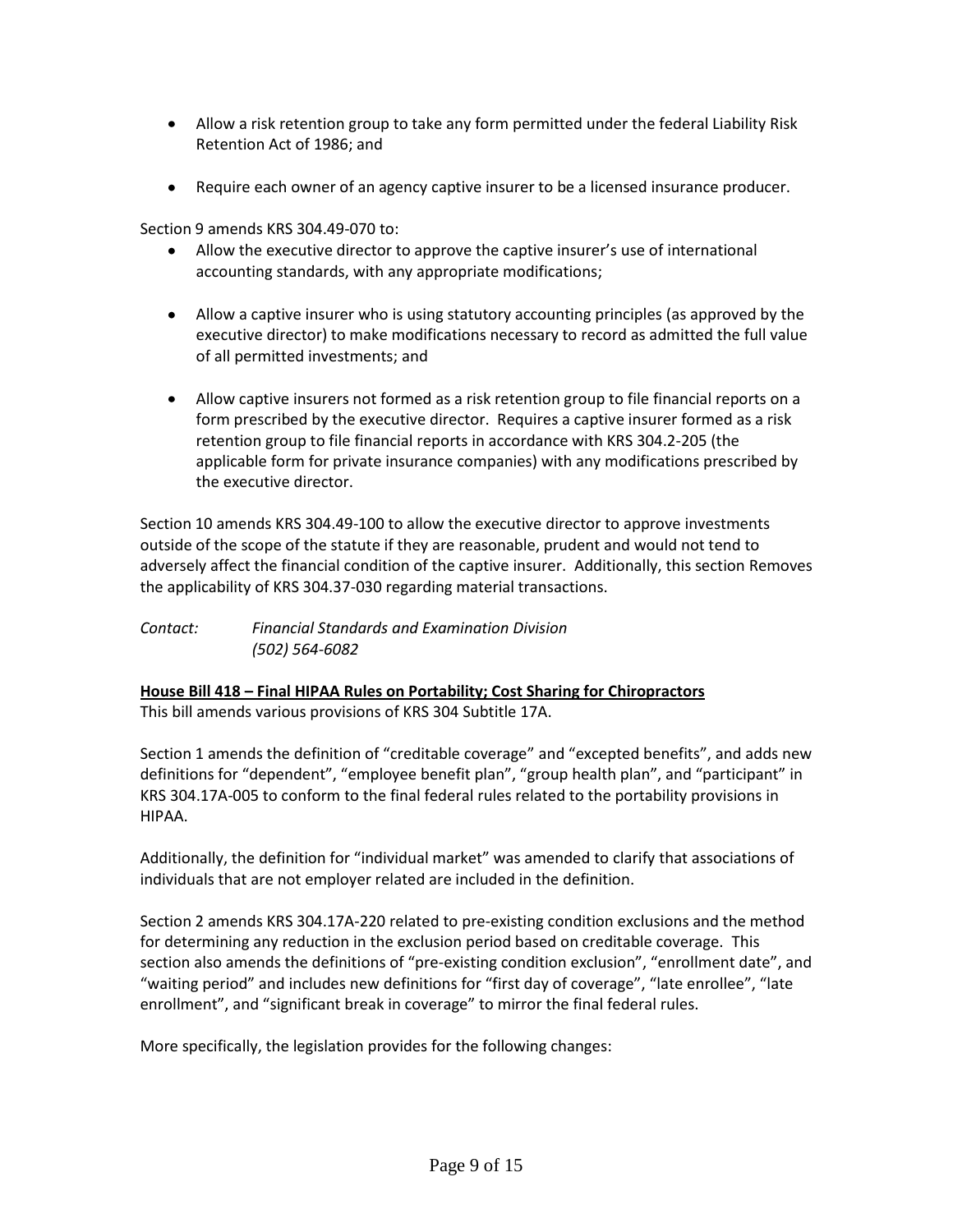- Only conditions for which medical advice, diagnosis, care or treatment recommended by or received from an individual licensed or authorized under state law to provide the services are considered pre-existing conditions.
- The six (6) month "look back" time frame for determining whether a condition is preexisting begins on the six (6) month anniversary date preceding the enrollment date.
- The exclusion period may be reduced by the number of days of creditable coverage an individual has as of the effective date of coverage under the policy.
- An insurer is allowed to impose a pre-existing exclusion period beginning with the effective date of coverage for non-HIPAA eligible individuals.
- The insurer must provide written notice to participants in order to impose a pre-existing condition exclusion. If information regarding creditable coverage is received, the insurer must provide written notice of the length of the exclusion period that remains after the offset for creditable coverage has been made.
- The days in the waiting period are not counted as creditable coverage.
- The days before a significant break in coverage are not required to be counted as creditable coverage.
- The days in a waiting or affiliation period are not taken into account when determining if a significant break has occurred.
- If an individual seeks coverage in the individual market, the waiting period begins on the date the individual submits a substantially completed application for coverage and ends on:
	- o The day coverage begins (if the application results in coverage); or
	- o The date on which the application is denied by the insurer or the offer for coverage lapses (if the application does not result in coverage).
- An insurer is prohibited from imposing a pre-existing condition exclusion based solely on genetic information. However, an insurer may impose a pre-existing condition exclusion if the individual is diagnosed with a condition even if the condition relates to genetic information.
- The legislation adds the following events that qualify an employee or dependent for special enrollment:
	- o Cessation of dependent status;
	- o Meeting or exceeding a lifetime limit on all benefits;
	- o The employee or dependent's plan no longer offers any benefits to the class of similarly situated individuals; or
	- $\circ$  The employee or dependent is covered through a plan that does not provide benefits to members who no longer reside, live or work in the service area, and the employee or dependent no longer resides, lives or works in the plan's service area.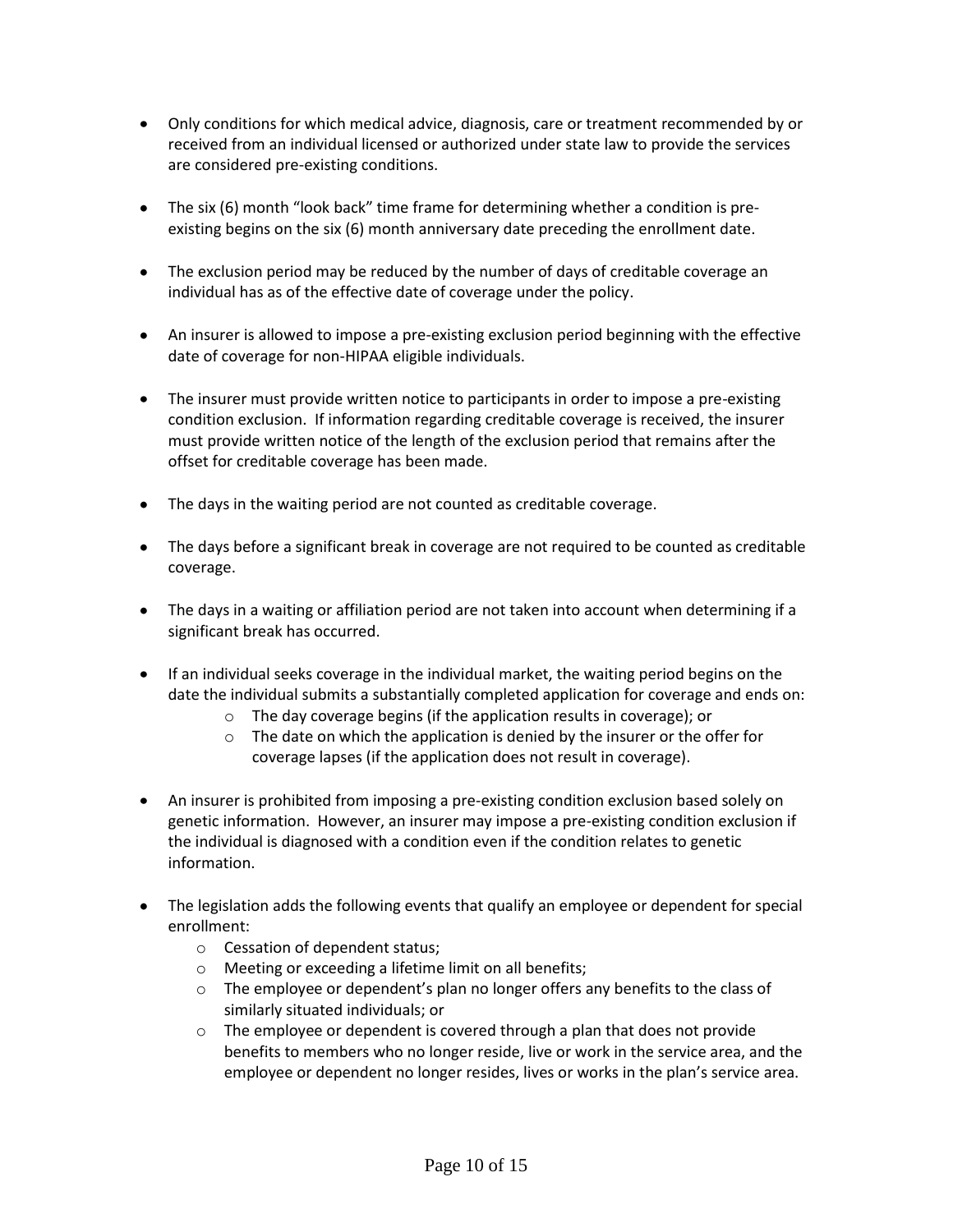An insurer must allow thirty (30) days after the qualifying event for an employee or dependent to request enrollment. Coverage must begin no later than the first day of the first calendar month after the date the insurer receives the request for enrollment.

Sections 3 through 8 provide conforming amendments.

Section 9 amends KRS 304.17A-617 to allow an insurer ten (10) business days to respond to a request for information from the Office of Insurance regarding a coverage denial.

Sections 10 through 12 prohibit an insurer from imposing a copayment or coinsurance amount for services rendered by a chiropractor or an optometrist that is greater than the amount charged for the services of a physician or osteopath for the same or similar diagnosed condition. This prohibition applies to coverage through a health benefit plan, including a plan issued by Kentucky Access, and a limited health service benefit plan.

## *Contact: Health Insurance Policy and Managed Care Division (502) 564-6088*

## **House Bill 561 – Insurance Producers**

This bill amends KRS 304.9-040 and 304.9-080 to allow a business entity to be licensed as a consultant. The bill further amends KRS 304.9-320 to set forth the process for licensure. To be licensed as a consultant, a business entity must:

- Complete the NAIC Uniform Business Entity License Application;
- Pay the applicable fee;
- Be competent, trustworthy of high fiduciary standards, financially responsible and of good business reputation; and
- Designate each individual licensed as a consultant to act under its license.

House Bill 561 offers a licensing alternative for consultants but does not alter the duties and responsibilities of a consultant pursuant to KRS Chapter 304, Subtitle 9. Business entity consultants and individual consultants will subject to the same laws governing the actions and practices of a consultant as outlined in Subtitle 9.

The bill also amends KRS 304.9-107 to clarify that an individual who holds a specified professional designation is exempt from pre-licensing training, but must successfully pass the licensing examination in order to be licensed as an agent.

| Contact: | <b>Agent Licensing Division</b> |
|----------|---------------------------------|
|          | (502) 564-6004                  |

### **House Bill 572 – Drug Testing of Miners**

Sections 1 and 6 of this bill allow for a premium credit for a workers' compensation insurance policy issued to a licensed employer who has implemented a drug free workplace program certified by the Office of Mine Safety and Licensing. The credit must be actuarially sound and must be at least 5%, unless that percentage amount is found by the Office of Insurance to be actuarially unsound. The credit may be applied at the time of the final audit.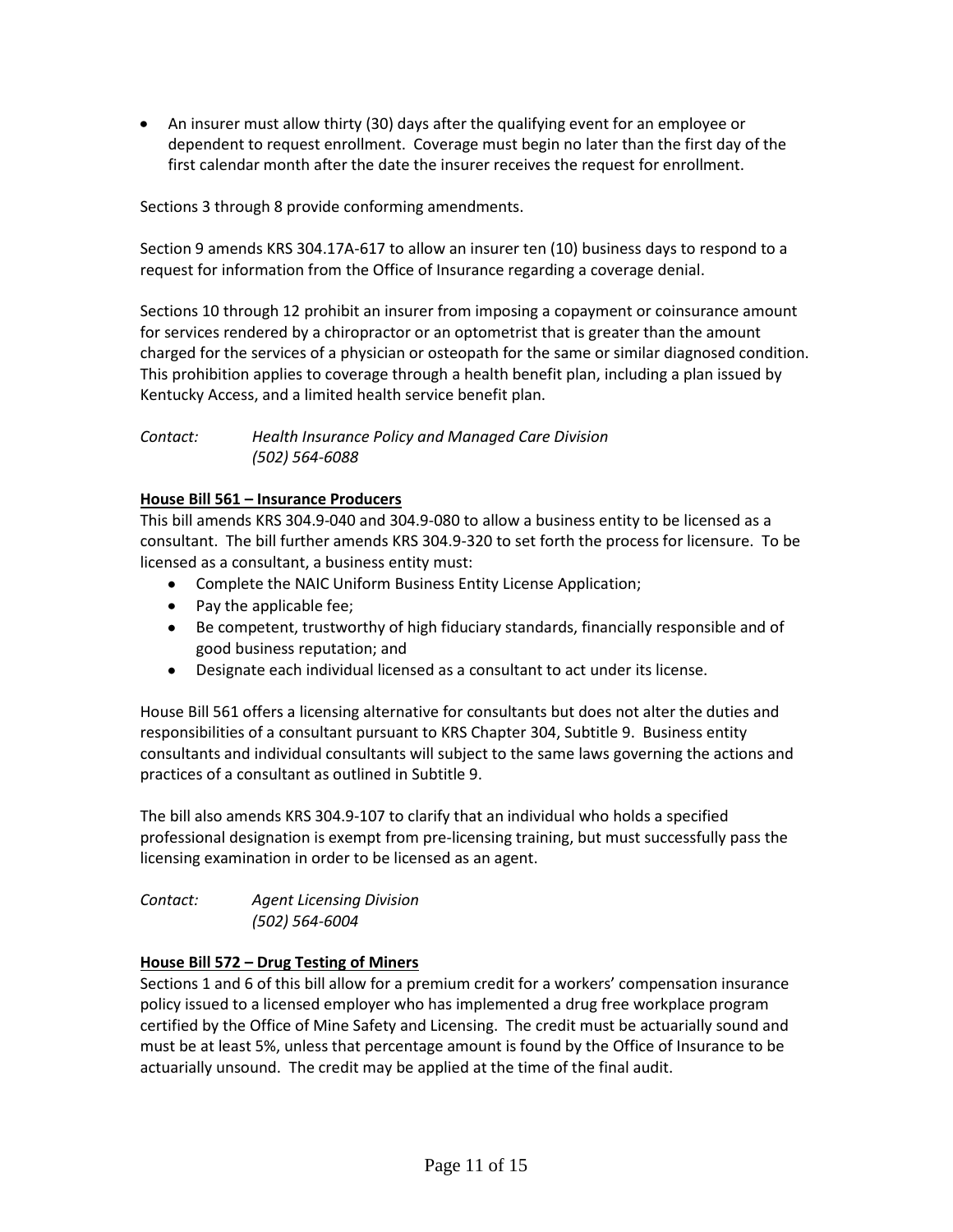To be eligible for the credit, the employer must maintain the program for the entire policy period.

This credit is not applicable to minimum premium policies.

*Contact: Property and Casualty Division (502) 564-6046*

### **Other Insurance-Related Legislation**

## **Senate Bill 19 – Kentucky Electronic Health Network**

This bill amends KRS 216.267 to allow the Kentucky Electronic Health Network (Ke-HN) to serve as a registry for advance directives related to health care, advance directives related to mental health treatment, and organ donations.

## **Senate Bill 44 – Quick Clearance**

This bill amends KRS 189.580 related to the duties of individuals involved in traffic accidents.

## **Quick Clearance**

This bill requires an operator involved in a non-injury accident on an interstate, parkway or ramp to move his or her vehicle off the roadway to a place as close to the accident scene as possible without obstructing traffic. The bill allows a peace officer or safety officer to remove a vehicle or other property without the consent of the owner or operator of the vehicle if the property is obstructing the roadway, creating an aggravating or emergency situation, or otherwise endangering public safety.

The requirements of the bill would not apply if the accident involved death, visible injury or the transportation of hazardous materials. In instances involving death or visible injury, the vehicle and any other property would be removed from the roadway only after medical assistance, fire supervision and site investigation are complete. In instances involving a release of hazardous materials, the removal requirements do not apply.

### **Reporting of Accidents**

The operator of a motor vehicle involved in an accident is required to notify a public safety answering point or a law enforcement agency or officer of the accident if he or she is capable of communication and has a functioning communications device. If the operator is unable to report, the owner of the vehicle or an occupant in the vehicle is required to report if they are physically capable and have a functioning communications device. If the owner or an occupant is unable to report the accident, a law enforcement officer is required to investigate and file a written report.

If the investigation is not conducted by a law enforcement officer and the accident occurred on a Kentucky highway and resulted in death, injury, or property damage of at least \$500, the operator is required to file a written report within ten (10) days of the date of the accident.

### **Recovery of Costs**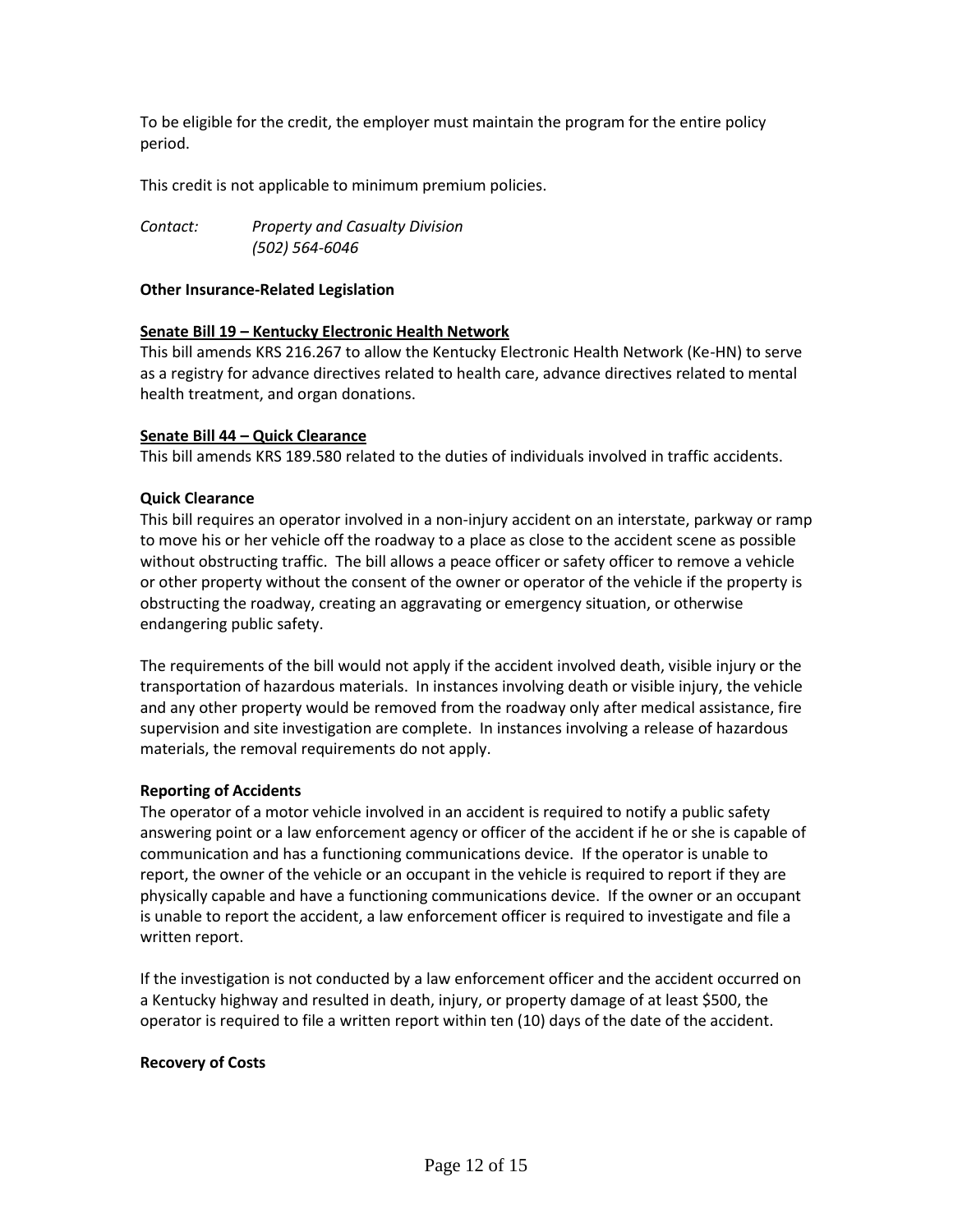An agency that removes property from the road is permitted to intervene in a civil action to recover the cost of removal. An owner of real property is not liable for the costs for removal of trees, fences, structures or other debris that falls on the roadway.

# **Senate Bill 180 – Primary Health Care for the Uninsured**

This bill creates a new section of KRS Chapter 211 that instructs the Cabinet for Health and Family Services to establish and operate the Kentucky Physicians Care Program, if funds are available. The purpose of the program is to assist low income uninsured individuals in accessing primary health care services provided by volunteer health care practitioners and pharmacy drugs donated by pharmacy companies.

The eligibility criteria for the program requires applicants to:

- Have a gross income limit of 100% of the federal poverty level;
- Have a resource limit of \$2,000;
- Not be qualified for a government assistance program; and
- Not be covered by a health benefit plan.

Once approved, an individual is eligible to be in the program for one year, but the individual may reapply.

The bill permits the program to:

- Operate and maintain a toll-free hotline referral service;
- Maintain records:
- Provide client referrals:
- Create temporary volunteer advisory committees;
- Apply for and accept funds; and
- Contract with an independent third party to provide services.

# **House Bill 117 – Primary Enforcement of the Seat Belt Law; ATV Helmet Law**

This bill includes two (2) main provisions impacting the insurance industry.

# **Seat Belts**

This legislation amends KRS 189.125 to require a person operating a vehicle manufactured after 1981 to wear a seat belt. Further, the legislation allows police to stop a person for failure to wear a seat belt, rather than requiring that they be stopped for another offense. A conviction for not wearing a seat belt will not become part of an individual's driving record and is not subject to court costs.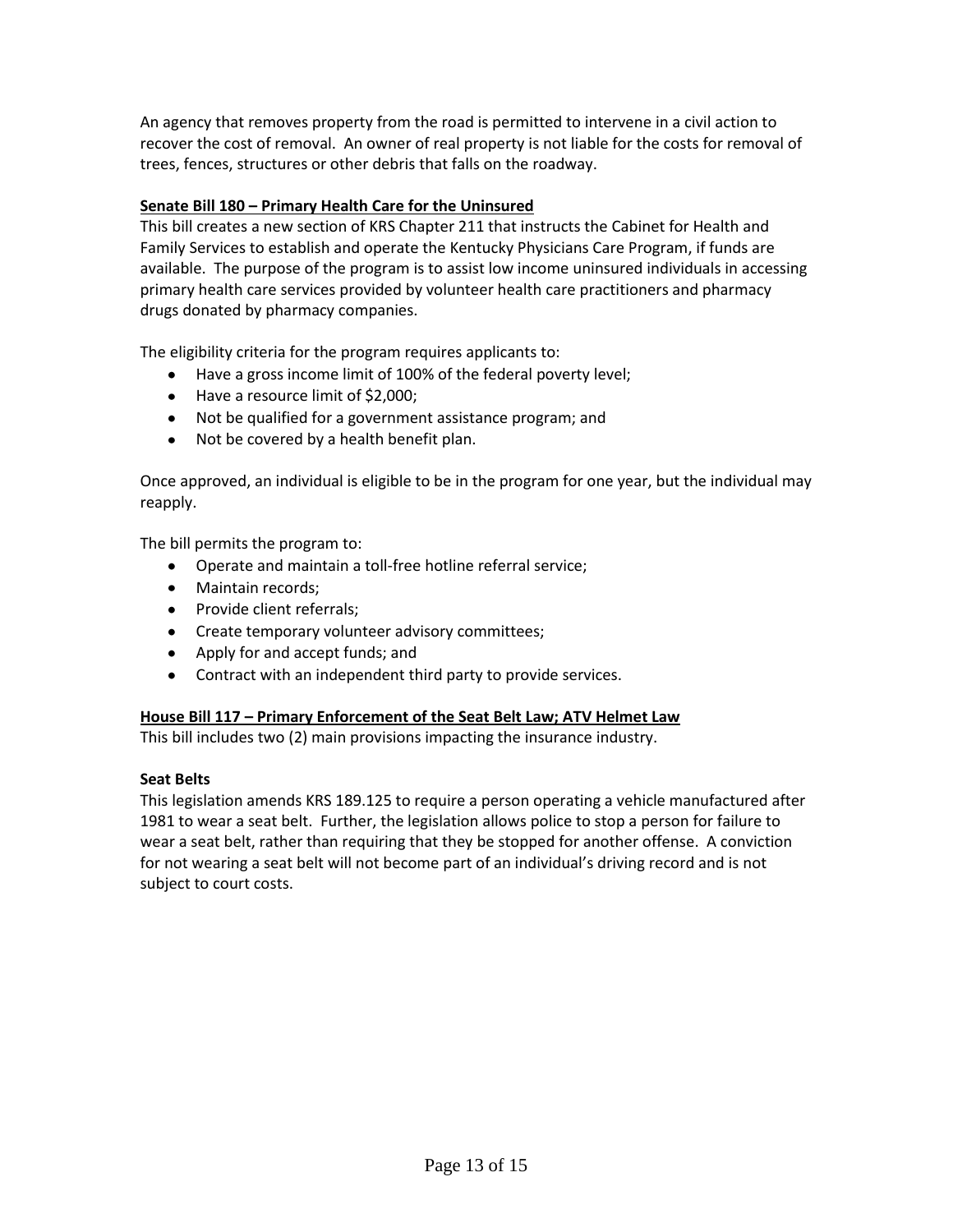# **ATV Helmets**

This legislation also amends KRS 189.515 to require a person under the age of sixteen (16) to wear approved protective headgear when operating or riding on an all-terrain vehicle.

## **House Bill 90 – Graduated Driver License**

This bill amends KRS 186.450 to create a three tier driver licensing program including an instruction permit, an intermediate license and an operator license.

### **Instruction Permit**

This legislation makes an instruction permit valid for three (3) years rather than one (1) year.

An individual that is 16 to 18 years of age at the time of application for an instructional permit must wait a minimum of 180 days before applying for an intermediate license. (Individuals who are between the ages of 18 and 21 must wait 180 days before applying for an operators license.) Citations for specific moving violations add an additional 180 days, at a minimum, to the waiting period before applying for an intermediate license.

Drivers who are under the age of 18 may not operate a vehicle at any time when the vehicle is occupied by more than one unrelated person under the age of 20, unless they are with a driver training instructor.

## **Intermediate License**

To apply for an intermediate license, an individual must:

- Have held an instructional permit for at least 180 days;
- $\bullet$  Be at least 16  $\frac{1}{2}$  years old;
- Have no moving violations; and
- Have 60 hours of supervised driving accompanied by a licensed driver who is at least 21 years of age, including ten (10) hours at night.

To receive an intermediate license, an applicant must pass an exam. An intermediate license is valid for two (2) years, and includes restrictions on driving between 12:00 am and 6:00 am except for good cause shown for licensed individuals under the age of 18. Additionally, an individual holding an intermediate license can not have more than one (1) passenger under the age of 20 who is not related to the driver.